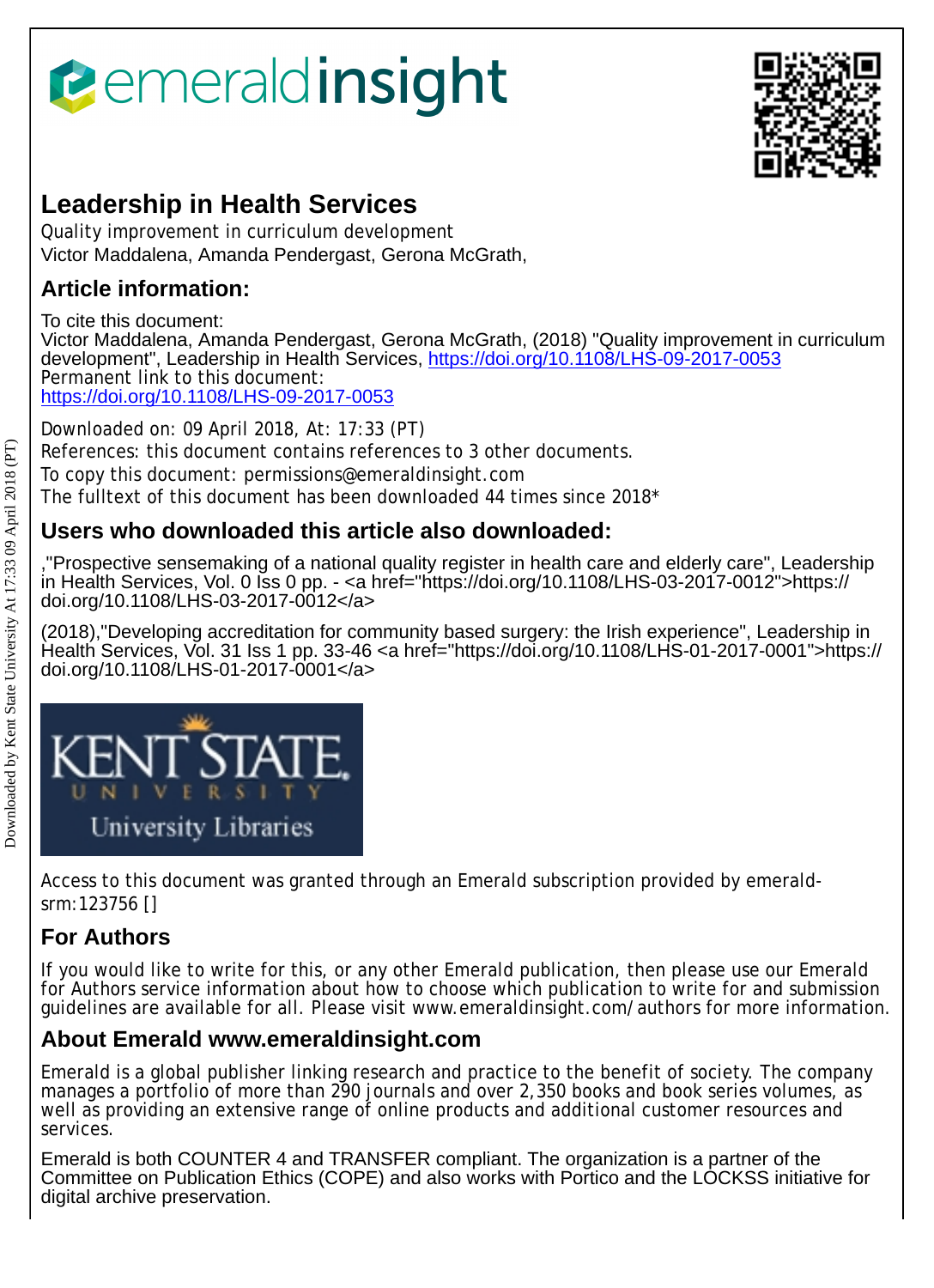\*Related content and download information correct at time of download.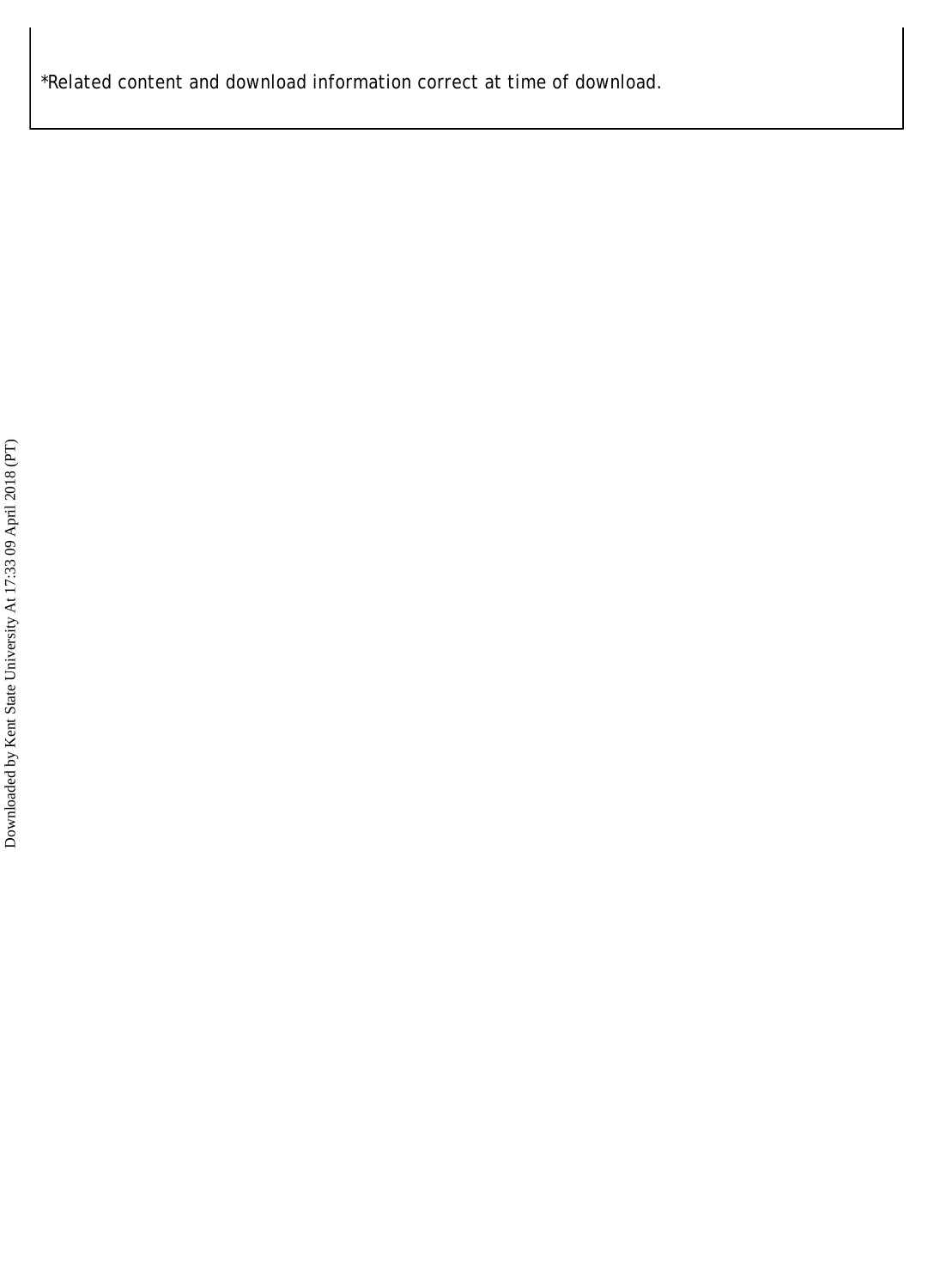## Quality improvement in curriculum development

Victor Maddalena, Amanda Pendergast and Gerona McGrath Faculty of Medicine, Memorial University of Newfoundland, St John's, Canada

#### Abstract

**Purpose** – There is a growing emphasis on teaching patient safety principles and quality improvement (QI) processes in medical education curricula. This paper aims to present how the Faculty of Medicine at Memorial University of Newfoundland engaged medical students in quality improvement during their recent curriculum renewal process.

Design/methodology/approach – In the 2013-2014 academic year, the Faculty of Medicine at Memorial University of Newfoundland launched an undergraduate medical education curriculum renewal process. This presented a unique opportunity to teach quality improvement by involving students in the ongoing development and continuous improvement of their undergraduate curriculum through the implementation of quality circles and other related QI activities.

**Findings** – The authors' experience shows that implementing QI processes is beneficial in the medical education environment, particularly during times of curriculum redesign or implementation of new initiatives. **Originality/value** – Student engagement and participation in the QI process is an excellent way to teach basic QI concepts and improve curriculum program outcomes.

Keywords Education, Quality, Quality improvement, Medical curricula

Paper type Viewpoint

#### Viewpoint

The principles of quality improvement (QI) are well-established in the health-care environment. It is, therefore, no surprise that there is a growing emphasis on teaching patient safety principles and QI processes as part of medical education. This is a laudable goal considering that when medical students graduate and work as physicians they will be called upon to take leadership roles and participate in various QI activities at all levels of the health-care system – from individual clinical practice environments to large health institutions. Classroom, modular, online teaching of QI principles and trainee participation in clinical settings are helpful ways to teach QI principles and processes [\(Wong](#page-5-0) *et al.*, 2012; Liao *et al.*[, 2015\)](#page-5-1).

In the 2013-2014 academic year, the Faculty of Medicine at Memorial University of Newfoundland launched an undergraduate medical education curriculum renewal process based on the concept of a spiral curriculum. In a spiral curriculum, students are introduced to concepts repeatedly during their program of studies with increasing levels of complexity each time a topic is revisited ([Harden and Stamper, 1999](#page-5-2)). That same year, the size of the incoming undergraduate medical education class expanded from 60 to 80 students. Curriculum renewal and an increase in class size brought myriad logistical issues and challenges. Understandably, this situation led to high levels of stress for students (and curriculum planners) and commensurate levels of anxiety. These circumstances presented a unique opportunity to teach quality improvement by involving students in the ongoing development and continuous improvement of their undergraduate curriculum through the implementation of quality circles and other related QI activities.

Leadership in Health Services © Emerald Publishing Limited 1751-1879 DOI [10.1108/LHS-09-2017-0053](http://dx.doi.org/10.1108/LHS-09-2017-0053)

Received 7 September 2017 Accepted 3 October 2017

Curriculum development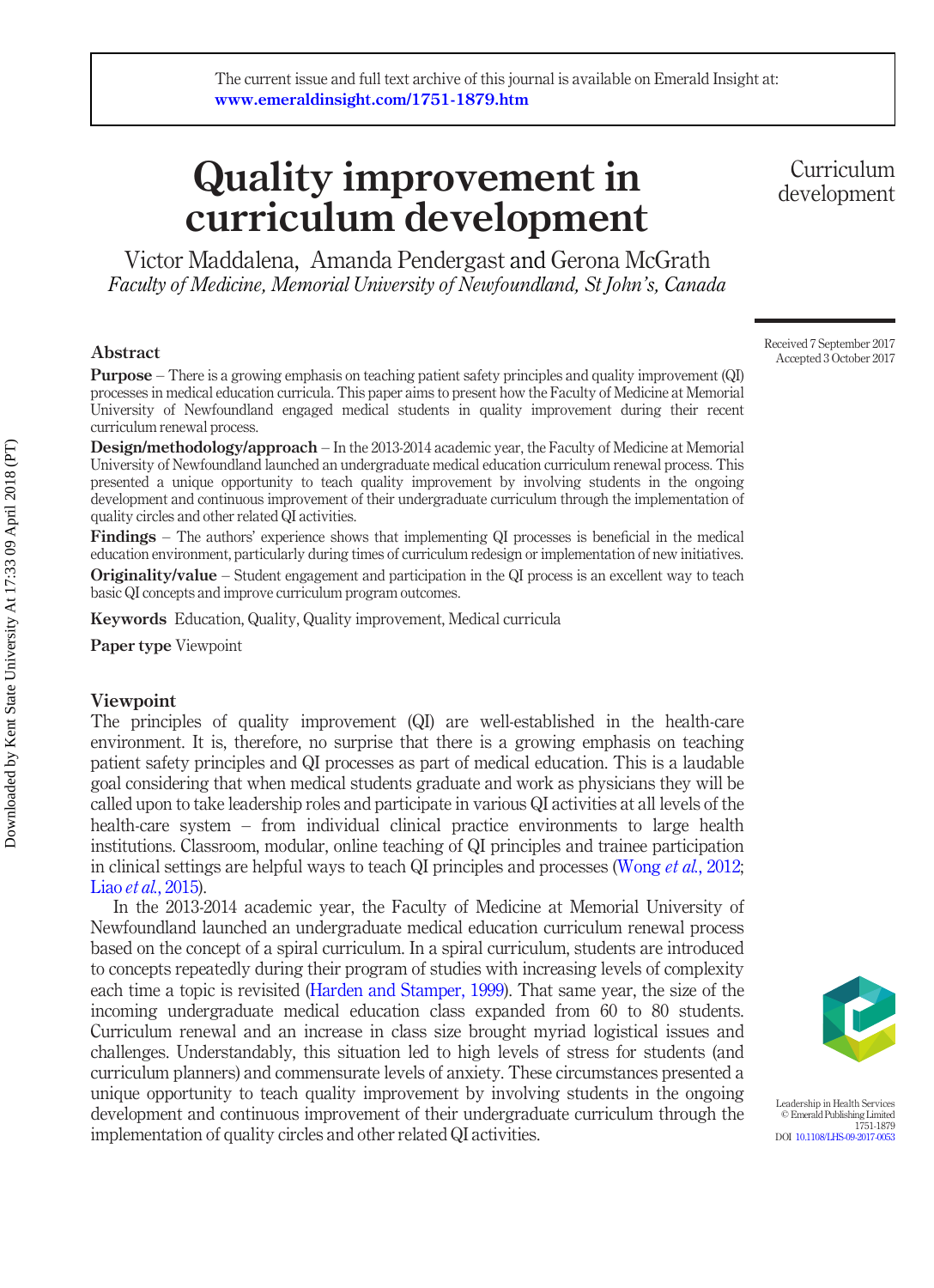Most of the challenges associated with implementing a new curriculum and expanding class size were because of curricular content changes, sequencing of class sessions, developing new evaluation methods or modifying assessment plans. Those responsible for evaluation of the undergraduate medical education program believed this was an opportunity to develop more timely and responsive course evaluation processes. The previous curriculum had been characterized by short, topic-specific courses based on a systems approach to medical education. In the "old curriculum" courses and instructors were evaluated at the end of each semester. The new curriculum required a more timely and responsive formative evaluation process.

One of the criticisms of the previous approach to course evaluation was that any required changes or improvements could only be implemented in the following academic year, meaning the class providing the feedback would not necessarily benefit. With the new spiral curriculum, topics were integrated into longer courses taking place within phases or segments of the curriculum distinguished by theme or overall health stage of patients. The three phases comprising the first two years of medical school are as follows: Phase 1, the healthy person; Phase 2, the patient with acute and/or episodic problems; and Phase 3, the patient with chronic medical conditions. There were changes taking place on many levels, and this rendered the traditional approach to course and faculty evaluation inadequate or not responsive to meet the needs of students, faculty or administrators.

A means of soliciting real-time feedback from students on changes to the new curriculum was designed using basic QI techniques. Curriculum managers introduced a series of QI sessions (quality circles) with the students to solicit their feedback and to relay information to key individuals responsible for various aspects of the curriculum. Administrative and logistical support for the QI sessions was provided by the evaluation staff.

As part of the regular curriculum, integrated learning sessions (ILS) were scheduled every two to three weeks during the semester. The ILS provided a venue to periodically consolidate curriculum content in the form of small group sessions and a facilitated large group discussion. A portion of the ILS was dedicated to QI activities. Time was set aside during the ILS small group sessions for students to discuss and identify strengths, weaknesses and ideas for program, curricular or student services improvement. These small group sessions served as quality circles. The input was collected from each of the small groups and documented centrally and disseminated to the relevant person/office to address the issue. This information (a list of what worked well, what did not work well and suggestions for improvement) was compiled and presented at the facilitated large group QI session with the entire class of students.

In the facilitated large group session, the curriculum Phase Lead met with the full class and engaged in an open two-way discussion about the issues that had been identified in the small group sessions. The discussion involved identifying what worked well, what needed improvement, as well as providing updates on "work in progress" to address previously identified issues and brainstorming potential solutions. In some cases, the problems identified were resolved with a "quick-fix" that could be implemented almost immediately.

A tracking sheet outlining the identified items and actions was created and posted within the learning management system that students used for accessing course materials. This centralized and easily accessible online location meant students could monitor progress on each of the identified items.

Others problems identified were more complex and required further study, involvement of other faculty or curriculum management staff and as a result took longer to resolve. There were also several *ad hoc* QI sessions held during the school year at the request of students to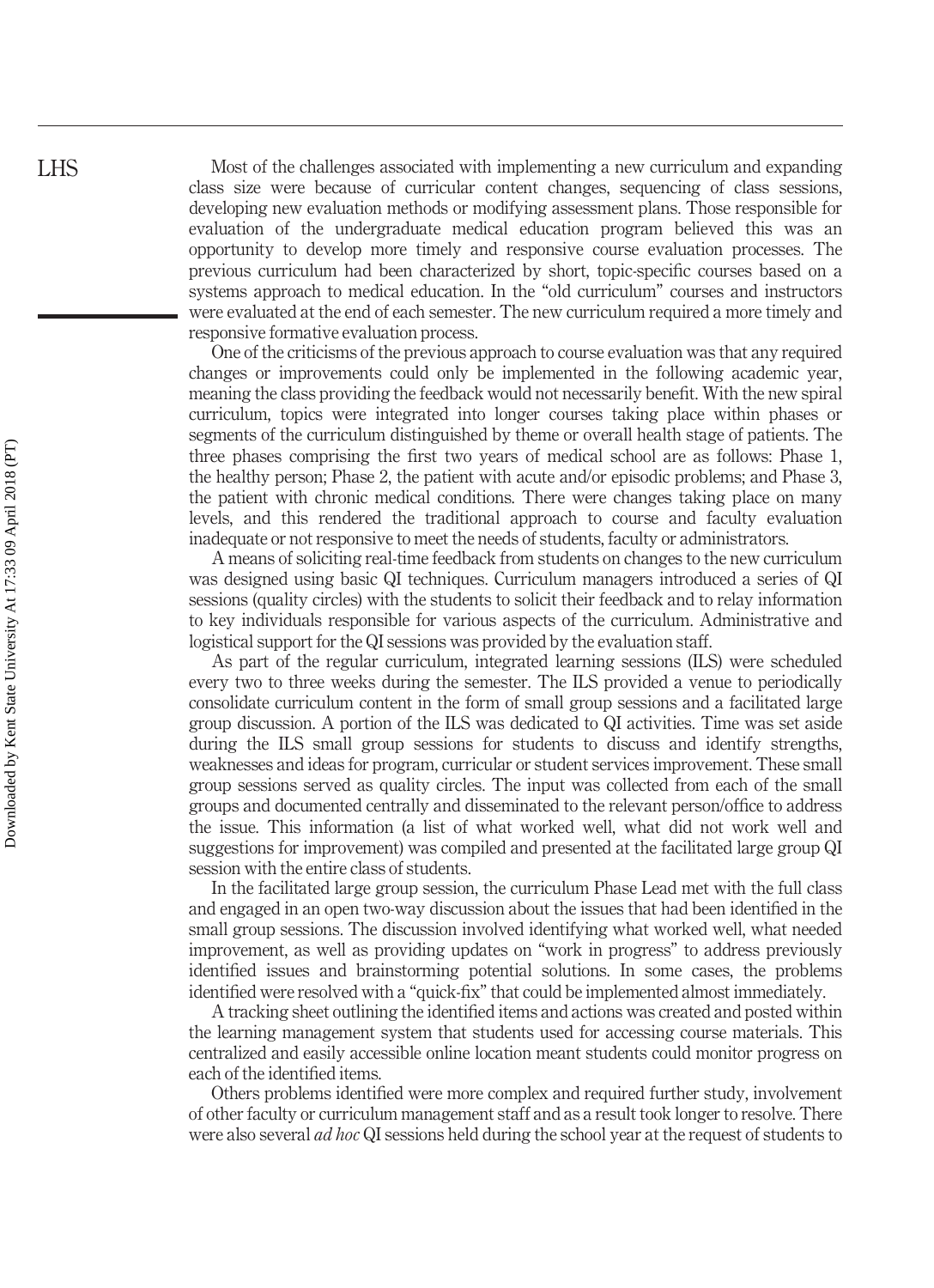address particular areas of concern. A similar format in terms of problem identification, follow-up and monitoring was followed for each of the *ad hoc* QI sessions.

Curriculum development

#### Results of quality improvement sessions

The QI sessions provided administrators with a real-time mechanism to gather student feedback efficiently and this facilitated timely feedback to students. Some of the more important outcomes from QI session participation included:

- teaching students the basics of QI through active participation;
- decreasing student anxiety by providing a channel to express themselves in a supportive environment with their peers (and having curriculum administrators listen!);
- reducing feelings of isolation by seeing that peers were having many of the same issues/concerns;
- giving students a sense of empowerment at a time when they were likely overwhelmed with both the pressures of medical school and uncertainty around expectations;
- providing an opportunity for students to show leadership and develop professionalism skills, for example, articulating criticisms in a collegial, respectful manner; and
- permitting faculty and curriculum managers the opportunity to identify and resolve curriculum or student issues in a timely manner.

In terms of overall curriculum and program evaluation, the sessions provided a necessary mechanism for timely, ongoing evaluation and continuous improvement. The QI sessions have now become an integral part of the evaluation framework of the undergraduate medical education program and updates from the QI sessions are presented at the curriculum management meetings, the program evaluation sub-committee meetings and at the undergraduate medical studies committee meetings.

#### Evolution of Quality Improvement

Currently, we are in the fifth year of the new spiral curriculum, and the first cohort of students graduated in 2017. Since they started medical school, the QI process has changed and evolved as problems in the curriculum were identified and resolved. Initially, sessions were held every two to three weeks and indeed this frequency was necessary during the first years of the new curriculum because of the fluidity of processes and the rapid changes required. After the initial three years, the QI sessions reached a point where fewer new issues were arising or longer-term issues requiring longer-term solutions were being revisited. As a result, QI sessions are taking place generally three or four times during each phase – one near the beginning, one at the midpoint and one at the end of the phase.

#### Conclusion

Quality improvement has been shown to improve processes and outcomes in the business and health care environment. Our experience shows that QI processes are equally beneficial in the medical education environment, particularly during times of curriculum redesign or implementation of new initiatives. Student engagement and participation in the QI process is an excellent way to teach basic QI concepts and improve curriculum program outcomes.